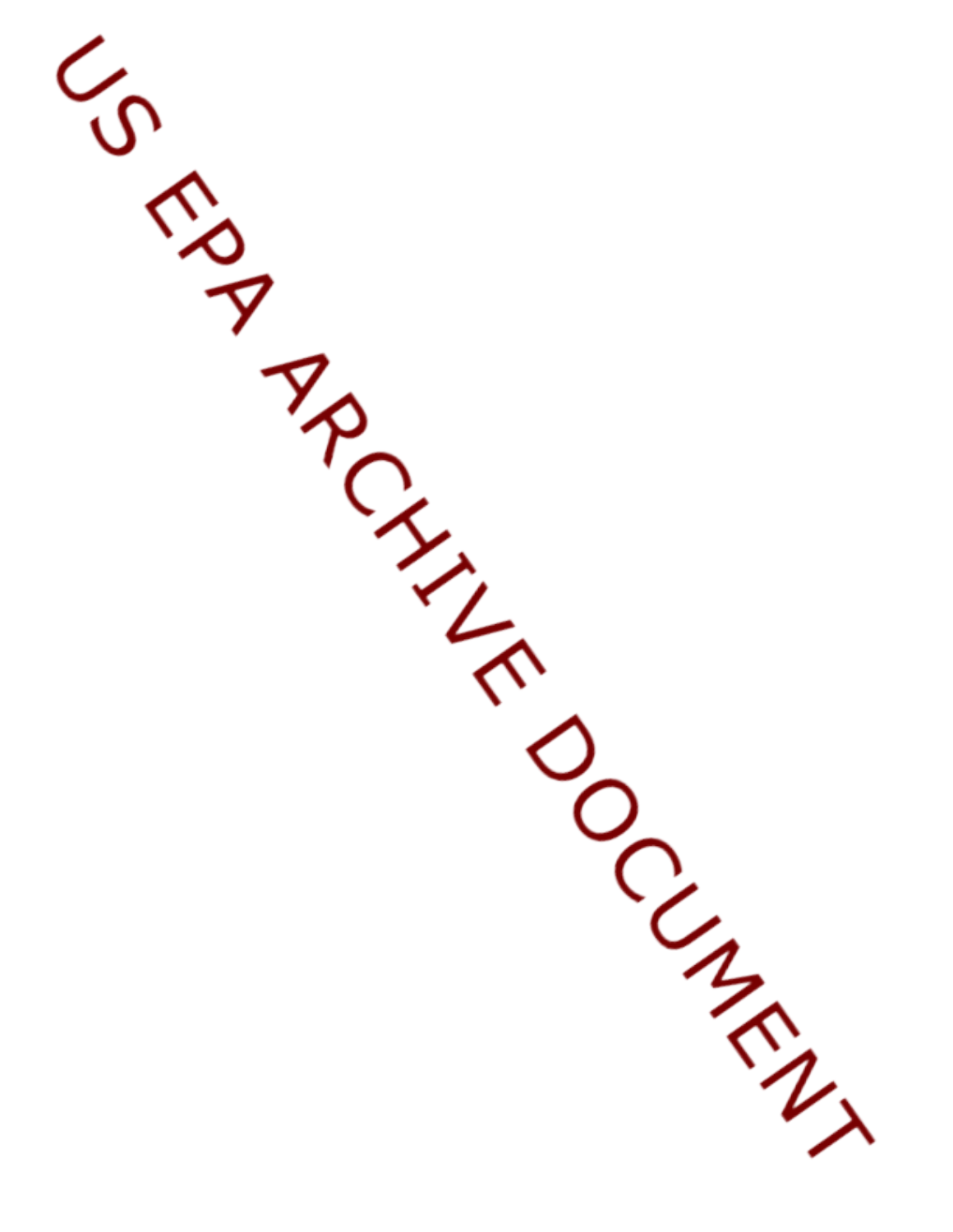# **AGENCY:** ENVIRONMENTAL PROTECTION AGENCY (EPA) **TITLE:** Clean Diesel Emerging Technologies Program ACTION: Request for Proposals (RFP) **RFP:** EPA-OAR-OTAQ-08-06 **CFDA:** 66.039 **SUMMARY:** Formal Agency responses to questions regarding the subject RFP **DATE:** August 25, 2008

# *Q1: Can I use a technology not listed on the Emerging Technologies List?*

**A1:** No. Only technologies listed on the emerging technologies list by the close of the RFP (September 22) are eligible for use under this RFP.

# *Q2: If I want to use a technology not listed on the Emerging Technologies List what can I do to have it placed on the list?*

**A2:** In order to begin the process of placement on the Emerging Technologies List, the manufacturer must first fill out an application and submit it to [cleandiesel@epa.gov](mailto:cleandiesel@epa.gov) ([http://www.epa.gov/otaq/retrofit/documents/forms.xls\)](http://www.epa.gov/otaq/retrofit/documents/forms.xls). Manufacturers should also submit an explanation describing why the technology should be considered an emerging technology. Please note, there is no guarantee a manufacturer will be able to be placed on the list before the close of the RFP.

#### *Q3: Does a university qualify as an eligible entity?*

A3: A university must qualify as a "state agency" to qualify as an eligible entity.

#### *Q4: Could you explain what defines, "jurisdiction over transportation or air quality"?*

**A4:** This means that the entity applying for funds must have the right to exercise authority over transportation of air quality issues. For example a state environmental department would qualify but not a state department of corrections since their focus is not on transportation or air quality issues.

#### *Q5: Can private fleets be used in the EPA Clean Diesel Emerging Technologies Program?*